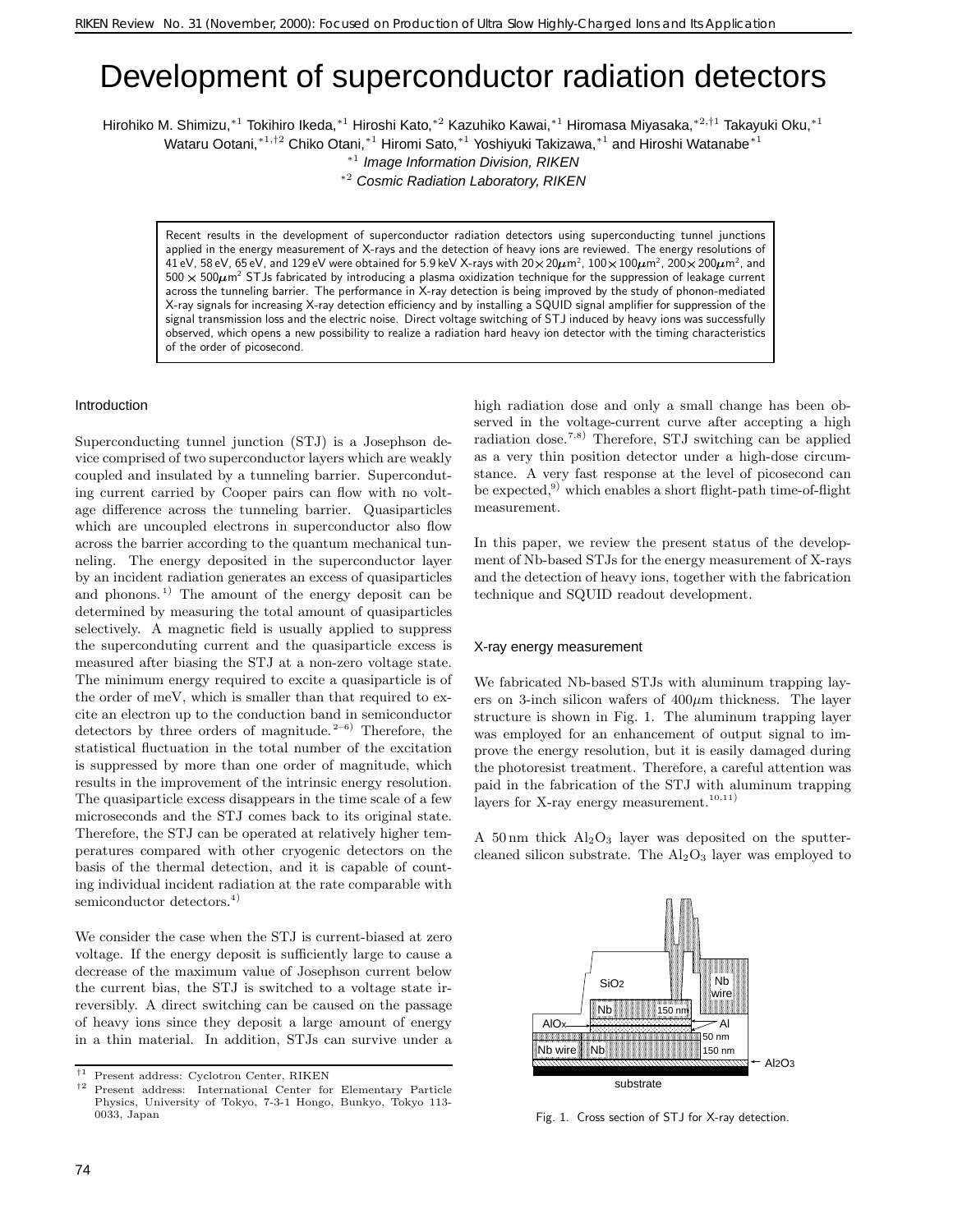suppress the transmission of energetic phonons induced by Xrays absorbed in the substrate. A 150 nm thick Nb layer was deposited on the  $\text{Al}_2\text{O}_3$  layer and defined by the reactive ion etching (RIE) after a photolithographic patterning. A multilayer of Nb(50 nm)/Al(50 nm)/AlO*x*/Al(50 nm)/Nb(150 nm) was deposited on the 150 nm thick Nb layer. The tunneling barrier was formed by a thermal oxidization in a 3990 Pa O2 atmosphere for one hour. The junctions were structured by  $RIE$  and a thin  $SiO<sub>2</sub>$  layer was used to avoid the damage on the Al layers during the photoresist treatment as shown in Fig. 2 (a). The surface of junctions were oxidized by a plasma



Fig. 2. (a) Schematic view of  $SiO<sub>2</sub>$  masking to avoid the damage of Al layer by the developer, (b) Schematic view of oxidization process.



Fig. 3. The distributions of the leakage current at 0.35 K normalized by that at 4.2K for 100  $\times$  100 $\mu$ m<sup>2</sup> STJs (a) with thermal oxidization (b) with plasma oxidization.

discharge in  $O_2$  atmosphere as shown in Fig. 2 (b). Fabricated STJs were all square shape with the sizes of  $20 \times 20$  $\mu$ m<sup>2</sup>, 100 × 100  $\mu$ m<sup>2</sup>, 200 × 200  $\mu$ m<sup>2</sup>, and 500 × 500  $\mu$ m<sup>2</sup>. The critical current density and the normal resistance were  $J_c \simeq 130 \text{ A cm}^{-2}$  and  $R_\text{N} \simeq 90 \text{ m}\Omega$  for  $100 \times 100 \mu \text{m}^2$  junctions.

The leakage current at 0.35 K was systematically suppressed compared with the case of a thermal oxidization as shown in Fig. 3.

The STJs were refrigerated at  $0.35K$  in a depressurized  ${}^{3}$ He cryostat and X-rays from a <sup>55</sup>Fe radioactive source were introduced to the junctions. The output pulse was amplified using a charge-sensitive preamplifier operated at room temperature. The pulse height of ∼ 600 mV was obtained with the 2 pF feedback capacitance, which corresponds to a collected charge of 1.2 pC. The preamplifier output was amplified and shaped with the shaping time of  $0.5 \mu s$  and histogramed using a multi-channel analyzer. Each STJ was biased through a 110 M $\Omega$  load resistor connected in series with the STJ placed at room temperature. A constant voltage bias was applied and a nearly constant-current bias was applied to the STJ since the dynamic resistance was much smaller than 110 M $\Omega$ .

Obtained pulse height spectra of  $100 \times 100 \ \mu m^2$  STJs with thermal oxidization and plasma oxidization are shown in Fig. 4 (a) and (b), respectively. Four peaks corresponding



Fig. 4. Pulse height spectra for Mn K $\alpha$  and K $\beta$  from a <sup>55</sup>Fe radioactive source. Spectra (a) and (b) were obtained with STJs fabricated with thermal oxidization and plasma oxidization, respectively. In both cases, the junction size was 100  $\times$  100 $\mu$ m $^2$ .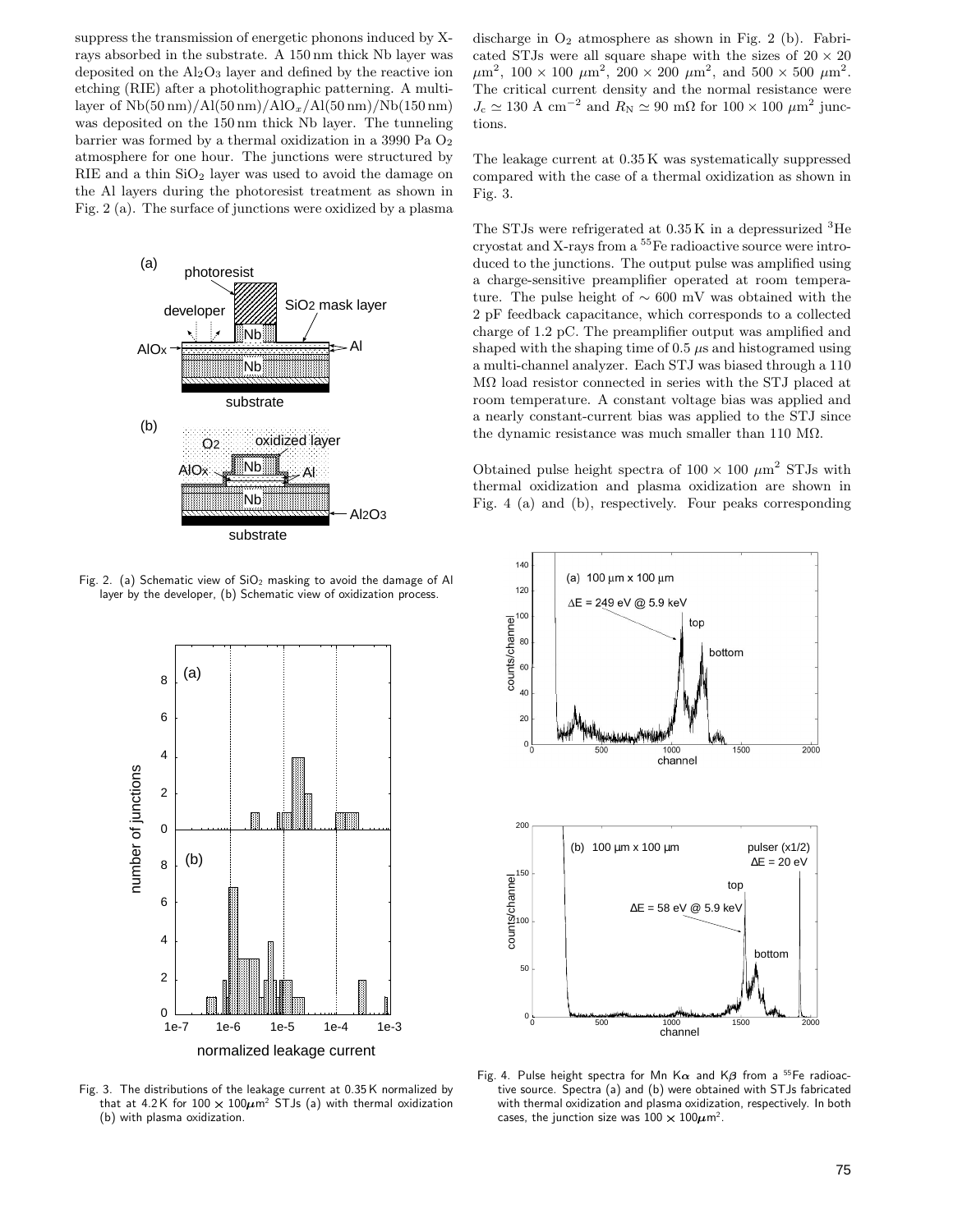to  $K\alpha$  and  $K\beta$  X-rays absorbed in top and bottom electrodes were contained in the spectra. Each peak was empirically separated on the plane of pulse height and pulse rise up time.<sup>10)</sup> The electrode corresponding to each peak was assigned from the event rate which is approximately proportional to the electrode volume since the electrodes were thin. The base electrode was  $120 \times 120 \ \mu m^2$  which was 10  $\mu$ m larger on each side than the top electrode. The ratio of event rates corresponding to top and bottom electrodes was 0.52 consistent with the volume ratio of 0.53.

The energy resolution was measured, in the spectra of Fig. 4, to be  $249\,\mathrm{eV}$  and  $58\,\mathrm{eV}$  for the peaks corresponding to  $\mathrm{K}\alpha$ X-rays absorbed in the top electrode. The readout noise was measured from the width of pulser signals and the value of 20 eV was obtained in both cases. The energy resolution was



Fig. 5. Pulse height spectra for Mn K $\alpha$  and K $\beta$  from a <sup>55</sup>Fe radioactive source obtained with 20  $\times$  20 $\mu$ m $^2$ , 200  $\times$  200 $\mu$ m $^2$ , 500  $\times$  500 $\mu$ m $^2$   $\hbox{dis}$ STJs fabricated with plasma oxidization.

improved in the case of plasma oxidization according to the suppression of leakage current.

The energy resolution of 41 eV, 65 eV, and 129 eV for 5.9 keV X-rays was obtained with  $20 \times 20 \ \mu \text{m}^2$ ,  $200 \times 200 \ \mu \text{m}^2$ , and  $500 \times 500 \ \mu m^2$  STJs fabricated with the plasma oxidization as shown in Fig. 5. Corresponding electrodes assigned in the figures were determined assuming the event rate ratio is proportional to the electrode volume ratio. The energy resolution was significantly improved by applying the  $O<sub>2</sub>$  plasma oxidization. However, the energy resolution is worse than the limitation of readout noise and intrinsic energy resolution. Fabrication techniques should be improved to suppress the decrease of the signal charge by the quasiparticle recombinations in superconducting layers and at the boundaries of superconducting layers and insulation layers.

### Phonon mediated detection of X-rays

The superconducting layers of STJs are not sufficiently thick to realize the detection efficiency close to unity for X-rays in the energy region of a few keV or higher. A large portion of incident X-rays transmits through superconducting layers and absorbed in the substrate and generates energetic phonons, which are observed as a low lying component in the pulse height spectrum.<sup>12)</sup> It also implies that the detection efficiency can be remarkably increased by measuring the quasiparticle excess mediated by energetic phonons generated by X-rays absorbed in the substrate.<sup>13</sup>) We studied the characteristics of the phonon-mediated X-ray signals using  $Nb$ -based  $STJ<sup>14</sup>$ 

STJs were fabricated on a single crystal sapphire substrate of the R-plane orientation without the  $Al_2O_3$  layer. The layer structure was Nb(200 nm)/Al(50 nm)/AlO*x*/Al(25 nm)/ Nb(200 nm) and the junctions of  $100 \times 100 \ \mu m^2$  and  $200 \times 200$  $\mu$ m<sup>2</sup> were used in the experiment. The experimental setup is same as described in the previous section. The obtained pulse height spectra are shown in Fig. 6. In both cases, two peaks at about 1,000 and 1,500 channels correspond to X-rays absorbed in superconducting layers and phononmediated signals were observed below ∼ 500 channel. The threshold level of the multichannel analyzer was set at  $\sim 100$ channel. The energy resolution was measured to be 181 eV and 219 eV for 5.9 keV X-rays absorbed in the top and bottom electrodes of  $100 \times 100 \ \mu m^2$  STJ, and  $358 \, \mathrm{eV}$  and  $235 \, \mathrm{eV}$ for  $200 \times 200 \ \mu m^2$  STJ, respectively.

The spectral shape of the phonon-mediated component was simulated by a Monte-Carlo method assuming that energetic phonons are emitted isotropically from the point where the X-ray is absorbed, and they generate signals if they reach the junction. We introduce a loss of energy transfer across the substrate and the superconducting layer according to the mismatch of the acoustic impedance. <sup>15</sup>) We also introduce an adjustable parameter: the radius of the spatially spread phonon cloud generated by X-rays. The simulated spectra are shown with measured spectra in Fig. 7 with the phonon cloud radius of 20  $\mu$ m which reproduced the spectral shape as shown in Fig. 7. It should be noted that the spectral shape was reproduced with single adjustable parameter. The discrepancy between measured and simulated spectra for the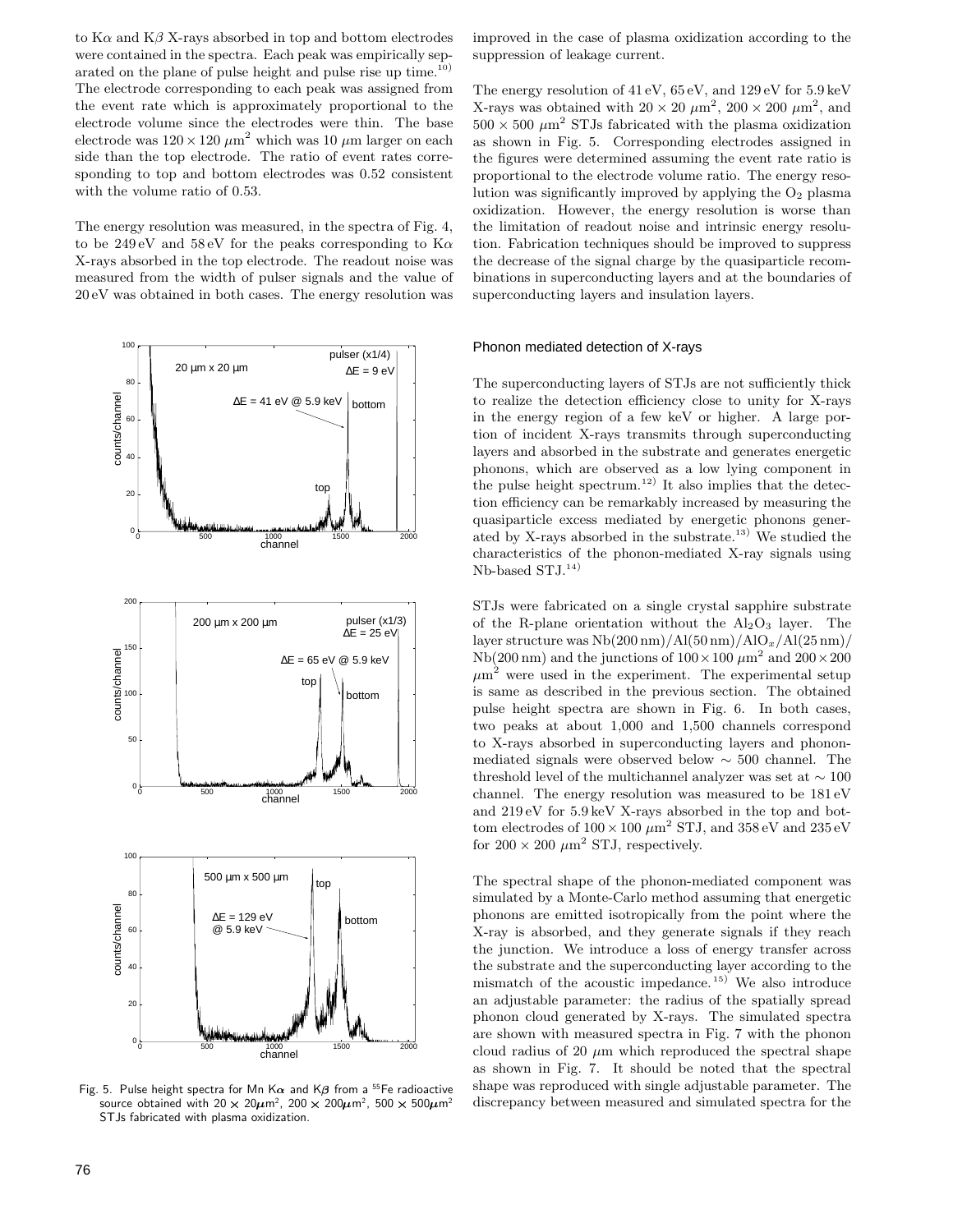

Fig. 6. Pulse height spectra obtained with  $100 \times 100 \mu$ m<sup>2</sup> and  $200 \times$  $200\mu$ m<sup>2</sup> STJs directly fabricated on a sapphire substrate without  $Al<sub>2</sub>O<sub>3</sub>$  layers.

case of  $200\times200~\mu\text{m}^2$  STJ may be due to multiple reflection of phonons and the phonon focusing due to the anisotropic phonon propagation in single crystals. More measurements for various energies of incident X-rays would be helpful to improve the simulation model.

# SQUID amplifier for X-ray energy measurement

The X-ray signals were transmitted out of the cryostat through co-axial cables in the measurements described above. A current amplifier operated at a cryogenic temperature operated nearby the STJ is desired for (1) realizing constantvoltage bias to stabilize dynamic resistance during the operation (2) transmitting high frequency component to analyze pulse rise up (3) minimizing external electric noise. A low temperature amplifier will be necessary when we develop a large format array of STJ for a large effective area with the imaging capability. SQUID amplifier satisfies the requirements. We developed a SQUID readout system together with a magnetic shield since an external magnetic field is necessary for the energy measurement with STJs but a SQUID amplifier cannot be operated under a magnetic field.<sup>16,17)</sup>

STJ and SQUID were refragerated at 0.3 K and at liquid helium temperature, respectively, in the cryostat as shown in Fig. 8 (a). The STJ had a layer structure of Nb(200 nm) /



 Fig. 7. Comparison of measured spectra (dots) and simulated spectra (solid line). The mismatch of acoustic impedance at the interface between the substrate and the superconducting layer, and the spread of phonon cloud are taken into account. (a) and (b) correspond to  $100 \times 100 \mu$ m<sup>2</sup> and  $200 \times 200 \mu$ m<sup>2</sup> STJs.

Al(50 nm) / AlO<sub>x</sub> / Al(50 nm) / Nb(150 nm). The STJ of  $100 \times 100 \ \mu \text{m}^2$  was used in the measurement and it had the dynamic resistance of 1 kΩ and the capacitance of about 400 pF. The SQUID amplifier was two-stage type and had the input inductance of 0.3  $\mu$ H. The second stage was comprised of 200 series array SQUID. The SQUID chip was magnetically shielded in a multilayer niobium box in a cryogenic permalloy box. The electic circuit to couple STJ and SQUID is shown in Fig. 8 (b). The capacitance C was chosen to be 100 nF according to a numerical simulation to minimize the pulse deformation.  $R_s$  was set to 0.5–5  $\Omega$  to suppress an oscillating component at the signal peak. The signal rise time of 0.3  $\mu$ s was observed with  $R_s = 10\Omega$ . The noise level was 3.2  $pA/\sqrt{Hz}$  at 1 kHz and 19  $pA/\sqrt{Hz}$  at 1 Hz. The SQUID output was amplified by 100 times using an additional amplifier operated at room temperature and sent to a digital oscilloscope. The SQUID amplifier gain was evaluated as  $1.8 \times 10^6$ V/A.

X-ray signals were histogramed as a function of total charge calculated from the integration of individual pulse along time. The obtained spectrum for X-rays from a  $55Fe$  radioactive source is shown in Fig. 9. The applied external magnetic field did not give any sizable effect. The energy resolution was  $300 \text{ eV}$  for the K $\alpha$  peak in FWHM. The noise level of SQUID amplifier during the measurement was measured to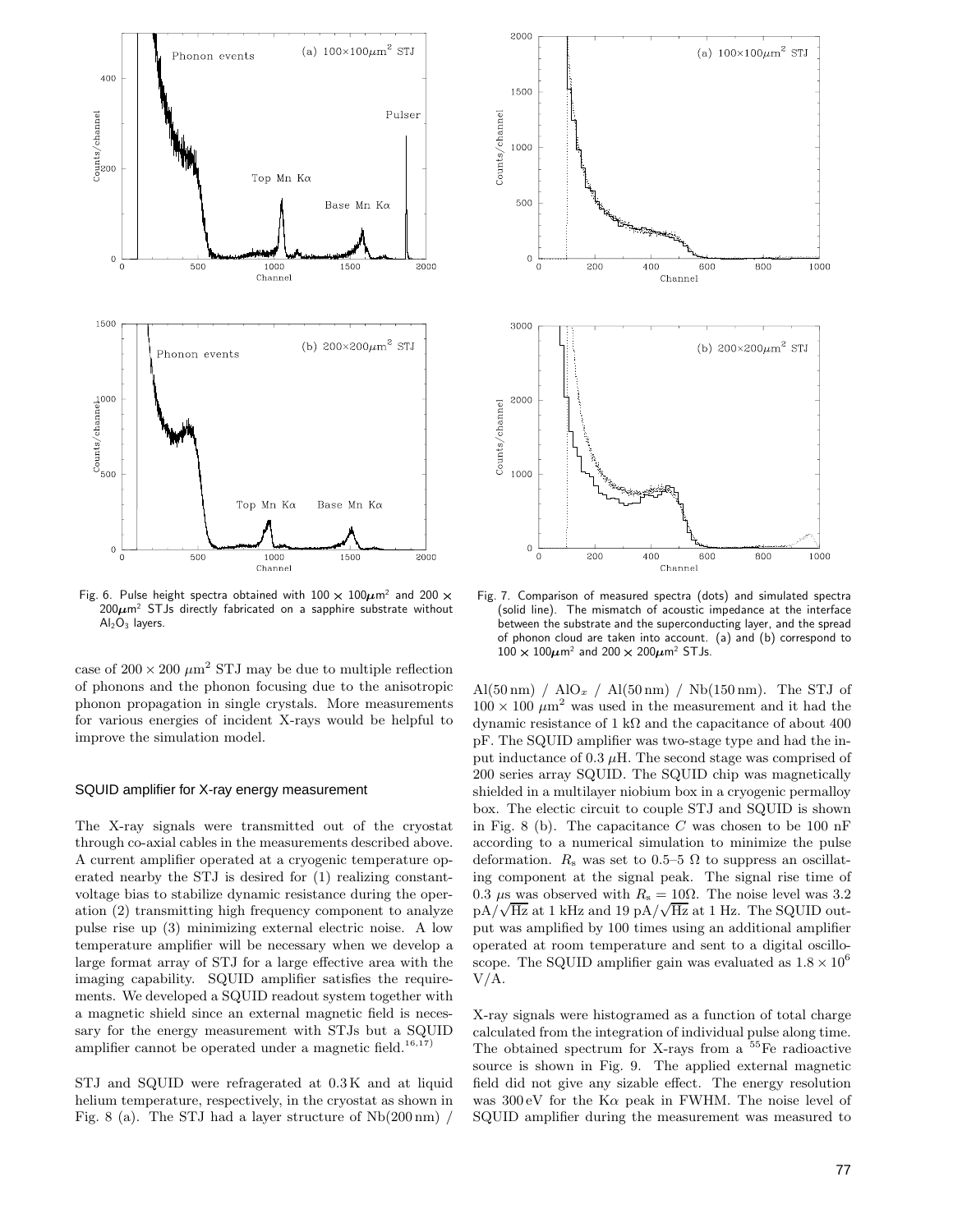

Fig. 8. (a) Configuration of the X-ray detector system, (b) Electrical circuit between an STJ and the SQUID amplifier.



Fig. 9. Energy spectrum for X-ray measured using SQUID amplifier.

be 100 eV, which can be improved by optimizing the parameters of readout circuit and suppressing the electric noise entering through the SQUID bias current.

#### Heavy ion detection

The STJ-based radiation detector has the radiation hardness and the fast response<sup> $7-9)$ </sup> together with an excellent energy resolution. A large amount of energy deposited in the STJ causes a decrease of the critical current from  $I_c$  down to  $I_c^*$ as shown in Fig. 10. If the bias current  $I<sub>b</sub>$  is applied across the



Fig. 10. Schematic view of the detector operation on the basis of the voltage switching, on the I-V curve for an STJ. The critical current is decreased according to an energy deposition in the junction. If the bias is applied at *I*b, the voltage across the junction is switched from 0 to *V*g. The voltage can be reset by sweeping the bias current to 0 and reset to  $I_{\rm b}$ .

junction, the voltage is switched from 0 to  $V_g$ . The voltage switching is irreversible and the voltage is kept at  $V<sub>g</sub>$  until the bias current is swept down to 0. The switching speed is expected to be of the order of  $1-10 \text{ ps},^7$  and a very fast timing detection can be realized if the critical current is instantaneously decreased following the passage of the incident radiation.

The decrease of the critical current is explained as the result of the suppression of the superconducting current in a small region where excessive quasiparticles are induced by the incident radiation. The small region is referred to as the hot spot. Heavy ions deposit a large amount of energy on the passage through a matter. Thus, the heavy ions can be detected on the basis of the hot spot mechanism. The STJbased heavy ion detector enables us to realize a beam profile monitor under a heavy radiation dose and a ps time-of-flight counter.

The irreversible switching has been studied as hybrid superconducting detectors,<sup>18–20)</sup> which observed the voltage switching induced by electron-hole pairs generated in silicon substrates. We describe the successful observation of instantaneous voltage switching directly induced by heavy ion passage through an  $STJ^{(21)}$ 

We used an STJ with the layer structure of Nb(200 nm)/ Al(10 nm)-AlO<sub>x</sub>/Nb(150 nm) fabricated on a 400  $\mu$ m thick sapphire substrate. The junction was a square shape and the top Nb layer was  $20 \times 20 \ \mu m^2$  and the bottom Nb layer was  $40 \times 40 \mu m^2$ . The static properties measured at  $4.2 K$  are listed in Table 1.

We introduced the  $40Ar$  beam at  $95 MeV/nucleon$  from

Table 1. STJ properties measured at 4.2 K.

| Critical current density | $J_{\rm c}$  | $=$ | $380 \text{ A cm}^{-2}$ |
|--------------------------|--------------|-----|-------------------------|
| Normal resistance        | $R_{\rm N}$  | $=$ | $1.5 \Omega$            |
| Gap voltage              | $V_{\sigma}$ | $=$ | $2.9 \text{ mV}$        |
| Quality parameter        |              | $=$ | $75 \text{ mV}$         |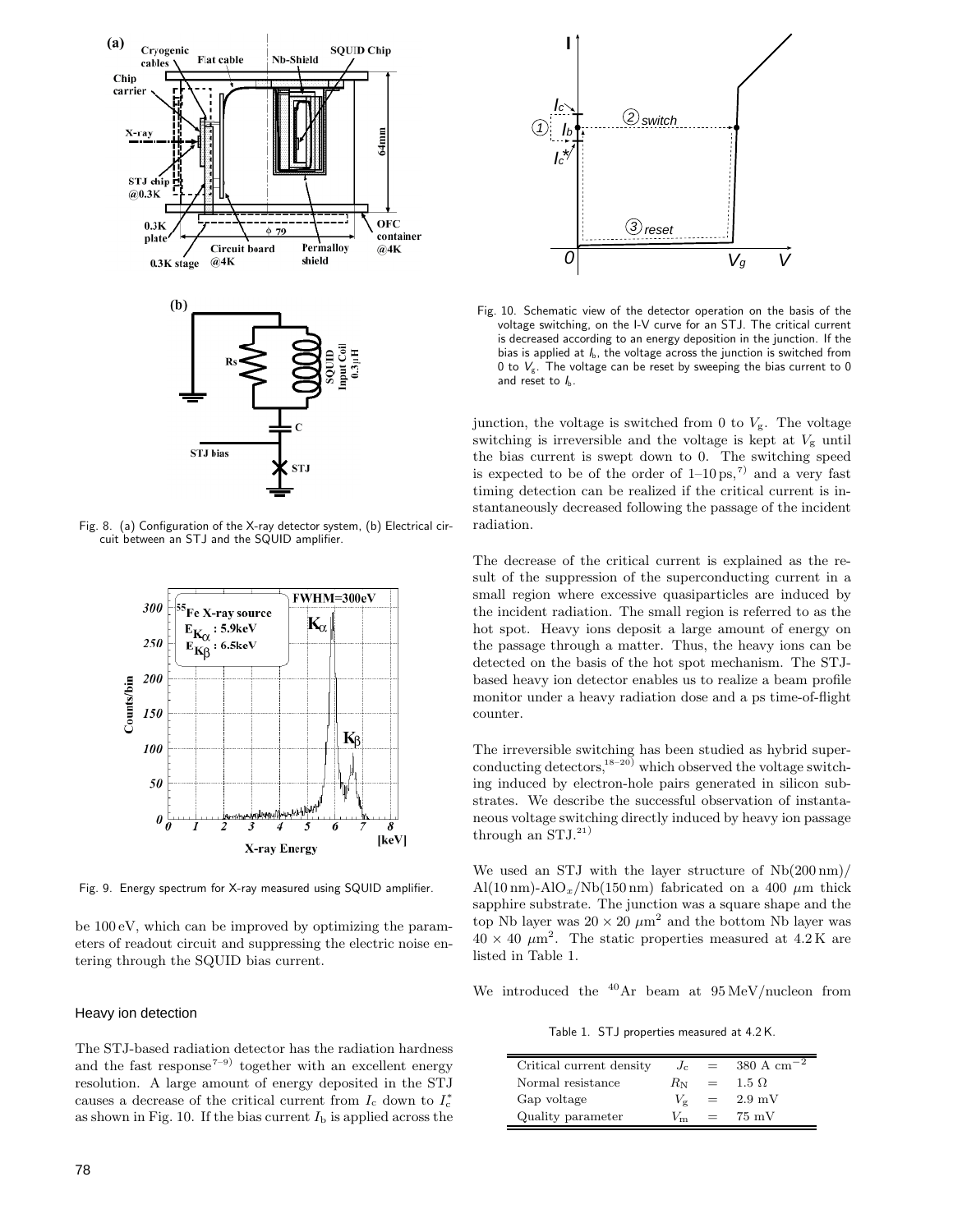RIKEN Ring Cyclotron Facility into the STJ immersed in liquid <sup>4</sup>He. The experimental setup and the block diagram of the measurement system are schematically shown in Fig. 11.



Fig. 11. (a) Experimental setup and (b) the block diagram of data acquisition system.



Fig. 12. Timing sequence in the experiment.

The time sequence of the measurement is shown in Fig. 12.

Heavy ions went through 0.25 mm thick Al windows attached on the outer vacuum shroud and liquid He bath. A 0.3 mm thick plastic scintillator was placed upstream the cryostat for monitoring the beam intensity. The bias current was supplied using a function generator through a variable resister. The STJ voltage output  $V_{\text{out}}$  was amplified and generated a timing pulse in a discriminator. A time-to-analog converter (TAC) was started by the STJ switching signal and stopped by a scintillator signal delayed by 200 ns. The time difference was obtained by histograming the output pulse height of TAC using a multichannel analyzer. The bias current was reset by sweeping the bias current.

The beam spot size was 10–15 mm in diameter and the entire STJ chip was illuminated. The kinetic energy of  $40\text{Ar}$  was degraded down to 44.4 MeV/nucleon on the passage through windows of cryostat and liquid helium. 788 keV was deposited in the STJ and the  $40\text{Ar}$  stopped in the liquid He behind the STJ chip.

 $I_c^*$  was estimated to be  $0.93I_c$  scaling the hot spot size for  $5.6 \,\mathrm{MeV}$   $\alpha$ -particle irradiation.<sup>22)</sup> The bias current was set so that  $-I_c < I_b < -0.95I_c$ .

The trigger rates of the plastic scintillator and the STJ were 400 kHz and 1.1 Hz, consistent with the area ratio. The obtained time spectrum is shown in Fig. 13. The peak was observed in the time spectrum only when the heavy ion beam was incident to STJ and the probability of chance coincidence is negligible. Thus we conclude that the steep peak demonstrates the instantaneous STJ voltage switching induced by heavy ion passage.

The inset of Fig. 13 shows a result of least squares fitting of the peak by two Gaussian functions. The bump at the slower side (negative time) is formed according to a timing fluctuation of the voltage threshold contaminated by electric noise. The time width of the narrower Gaussian was  $1.7 \pm 0.2$ ns in FWHM, which was dominated by the time resolution of the data acquisition system. An improved measurement by replacing the cables for fast pulse transmission is being prepared to identify the intrinsic timing characteristics.



Fig. 13. Time spectrum obtained by histograming TAC output.